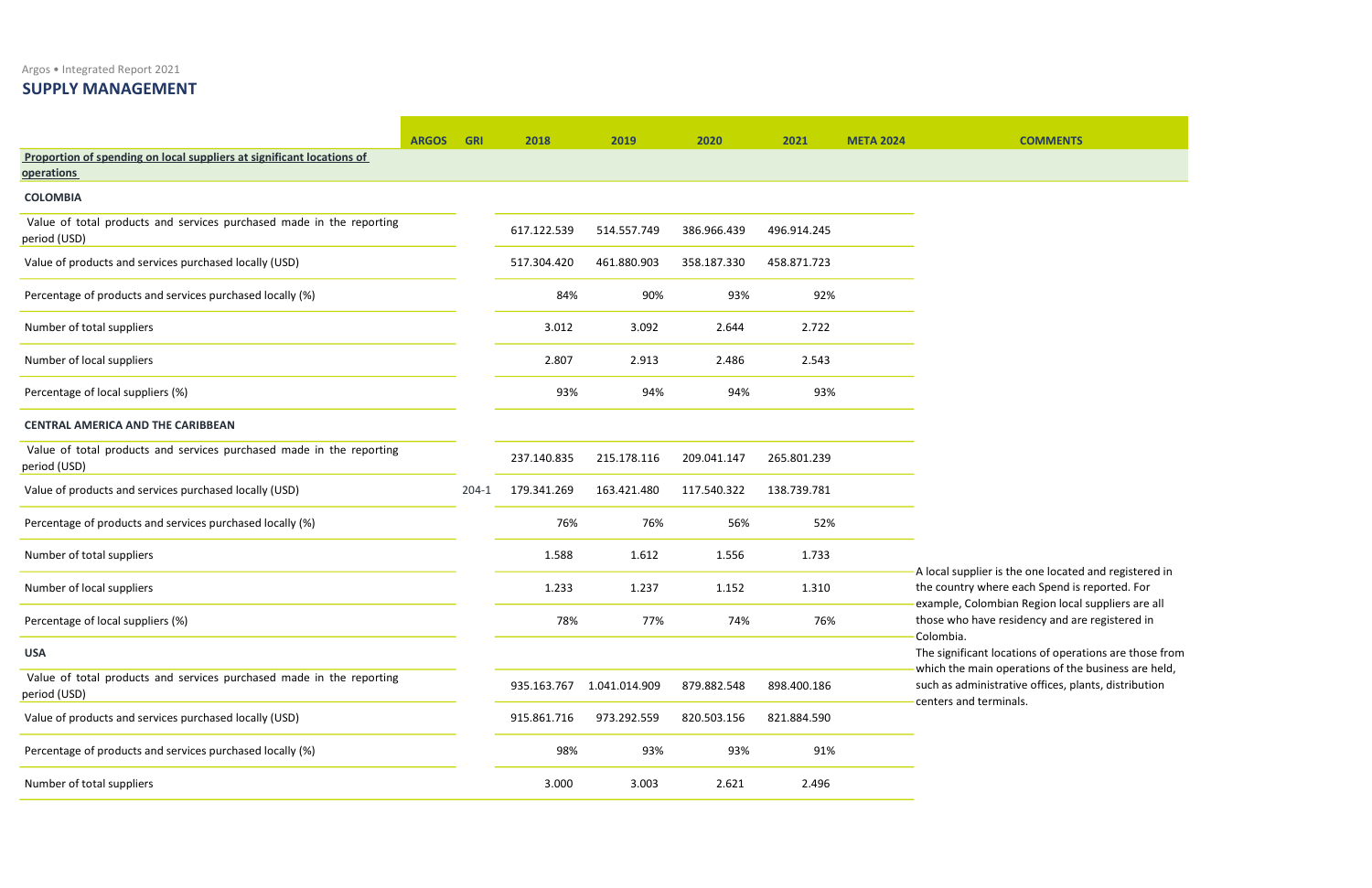|                                                                                                                                                 | <b>ARGOS</b> | <b>GRI</b> | 2018                                                       | 2019                                                       | 2020  | 2021  | <b>META 2024</b> |  |
|-------------------------------------------------------------------------------------------------------------------------------------------------|--------------|------------|------------------------------------------------------------|------------------------------------------------------------|-------|-------|------------------|--|
| Number of local suppliers                                                                                                                       |              |            | 2.956                                                      | 2.944                                                      | 2.575 | 2.433 |                  |  |
| Percentage of local suppliers (%)                                                                                                               |              |            | 99%                                                        | 98%                                                        | 98%   | 97%   |                  |  |
| <b>COMPANY</b>                                                                                                                                  |              |            |                                                            |                                                            |       |       |                  |  |
| Value of total products and services purchased made in the reporting<br>period (USD)                                                            |              |            |                                                            | 1.789.427.140  1.770.750.774  1.475.890.134  1.661.115.669 |       |       |                  |  |
| Value of products and services purchased locally (USD)                                                                                          |              | $204 - 1$  | 1.612.507.405  1.598.594.942  1.296.230.808  1.419.496.093 |                                                            |       |       |                  |  |
| Percentage of products and services purchased locally (%)                                                                                       |              |            | 90%                                                        | 90%                                                        | 88%   | 85%   |                  |  |
| Number of total suppliers                                                                                                                       |              |            | 7.600                                                      | 7.707                                                      | 6.821 | 6.951 |                  |  |
| Number of local suppliers                                                                                                                       |              |            | 6.996                                                      | 7.094                                                      | 6.213 | 6.286 |                  |  |
| Percentage of local suppliers (%)                                                                                                               |              |            | 92%                                                        | 92%                                                        | 91%   | 90%   |                  |  |
| Negative environmental impacts and actions taken                                                                                                |              |            |                                                            |                                                            |       |       |                  |  |
| <b>COLOMBIA</b>                                                                                                                                 |              |            |                                                            |                                                            |       |       |                  |  |
| Number of suppliers assessed                                                                                                                    |              |            | 454                                                        | 318                                                        | 553   | 390   |                  |  |
| Number of suppliers identified with significant, true or potential negative<br>impact                                                           |              |            | $\overline{7}$                                             | 54                                                         | 69    | 4     |                  |  |
| Number of suppliers identified with significant, true or potential negative<br>impact with whom agreements were made based on the assessment    |              |            | 4                                                          | 49                                                         | 35    | 4     |                  |  |
| Percentage of suppliers identified with significant, true or potential<br>negative impact with whom agreements were made based on the           |              |            | 57%                                                        | 91%                                                        | 51%   | 100%  |                  |  |
| Number of suppliers identified with significant, true or potential negative<br>impacts with whom the contracting relationship was terminated    |              | 308-2      |                                                            |                                                            |       |       |                  |  |
| Percentage of suppliers identified with significant, true or potential<br>negative impact with whom the contracting relationship was terminated |              | $414 - 2$  | 0%                                                         | 0%                                                         | 0%    | 0%    |                  |  |
| <b>CENTRAL AMERICA AND THE CARIBBEAN</b>                                                                                                        |              |            |                                                            |                                                            |       |       |                  |  |
| Number of suppliers assessed                                                                                                                    |              |            | 205                                                        | 71                                                         | 150   | 102   |                  |  |
| Number of suppliers identified with significant, true or potential negative<br>impact                                                           |              |            | $\mathbf{1}$                                               | 56                                                         |       | 5     |                  |  |
| Number of suppliers identified with significant, true or potential negative<br>impact with whom agreements were made based on the assessment    |              |            |                                                            | 53                                                         |       |       |                  |  |
| Percentage of suppliers identified with significant, true or potential<br>negative impact with whom agreements were made based on the           |              |            | 0%                                                         | 95%                                                        | 0%    | 0%    |                  |  |

## **COMMENTS**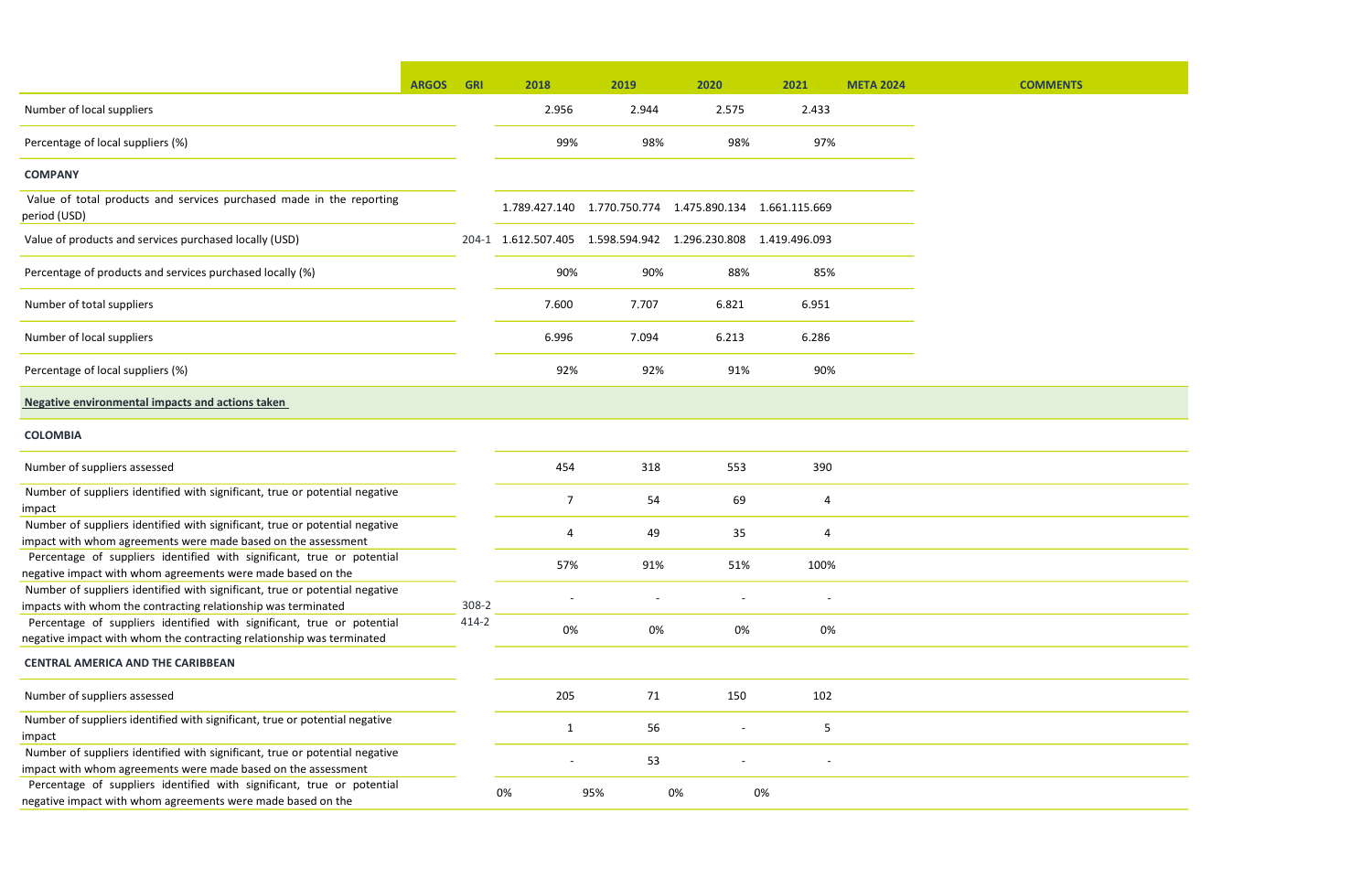|                                                                                                                                              | <b>ARGOS</b> | <b>GRI</b> | 2018 |    | 2019 | 2020           | 2021                     | <b>META 2024</b> | <b>COMMENTS</b> |
|----------------------------------------------------------------------------------------------------------------------------------------------|--------------|------------|------|----|------|----------------|--------------------------|------------------|-----------------|
| Number of suppliers identified with significant, true or potential negative                                                                  |              |            |      |    |      | $\blacksquare$ | $\overline{\phantom{a}}$ |                  |                 |
| impacts with whom the contracting relationship was terminated                                                                                |              |            |      |    |      |                |                          |                  |                 |
| Percentage of suppliers identified with significant, true or potential                                                                       |              |            | 0%   | 0% | 0%   | 0%             |                          |                  |                 |
| negative impact with whom the contracting relationship was terminated                                                                        |              |            |      |    |      |                |                          |                  |                 |
| <b>USA</b>                                                                                                                                   |              |            |      |    |      |                |                          |                  |                 |
| Number of suppliers assessed                                                                                                                 |              |            | 12   |    | 184  | 228            | 239                      |                  |                 |
| Number of suppliers identified with significant, true or potential negative<br>impact                                                        |              |            |      |    | 5    |                | 13                       |                  |                 |
| Number of suppliers identified with significant, true or potential negative<br>impact with whom agreements were made based on the assessment |              |            |      |    |      |                |                          |                  |                 |
| Percentage of suppliers identified with significant, true or potential                                                                       |              |            | 0%   | 0% | 0%   | 0%             |                          |                  |                 |
| negative impact with whom agreements were made based on the<br>Number of suppliers identified with significant, true or potential negative   |              |            |      |    |      |                |                          |                  |                 |
| impacts with whom the contracting relationship was terminated                                                                                |              |            |      |    |      |                |                          |                  |                 |
| Percentage of suppliers identified with significant, true or potential                                                                       |              |            |      |    |      |                |                          |                  |                 |
| negative impact with whom the contracting relationship was terminated                                                                        |              |            | 0%   |    | 0%   | 0% 0%          |                          |                  |                 |
| <b>COMPANY</b>                                                                                                                               |              |            |      |    |      |                |                          |                  |                 |
| Number of suppliers assessed                                                                                                                 |              | 308-2      | 671  |    | 573  | 931            | 731                      |                  |                 |
| Number of suppliers identified with significant, true or potential negative                                                                  |              | 414-2      |      |    |      |                |                          |                  |                 |
| impact                                                                                                                                       |              |            | 8    |    | 115  | 69             | 22                       |                  |                 |
| Number of suppliers identified with significant, true or potential negative                                                                  |              |            | 4    |    | 102  | 35             | 4                        |                  |                 |
| impact with whom agreements were made based on the assessment                                                                                |              |            |      |    |      |                |                          |                  |                 |
| Percentage of suppliers identified with significant, true or potential                                                                       |              |            | 50%  |    | 89%  | 51%            | 18%                      |                  |                 |
| negative impact with whom agreements were made based on the                                                                                  |              |            |      |    |      |                |                          |                  |                 |
| Number of suppliers identified with significant, true or potential negative<br>impacts with whom the contracting relationship was terminated |              |            |      |    |      |                |                          |                  |                 |
| Percentage of suppliers identified with significant, true or potential                                                                       |              |            |      |    |      |                |                          |                  |                 |
| negative impact with whom the contracting relationship was terminated                                                                        |              |            | 0%   |    | 0%   | 0%             | 0%                       |                  |                 |
| <b>Negative social impacts and actions taken</b>                                                                                             |              |            |      |    |      |                |                          |                  |                 |
| <b>COLOMBIA</b>                                                                                                                              |              |            |      |    |      |                |                          |                  |                 |
| Number of suppliers assessed                                                                                                                 |              |            | 672  |    | 390  | 569            | 442                      |                  |                 |
| Number of suppliers identified with significant, true or potential negative<br>impact                                                        |              |            | 8    |    | 65   | 69             | 14                       |                  |                 |
| Number of suppliers identified with significant, true or potential negative<br>impact with whom agreements were made based on the assessment |              |            | 4    |    | 63   | 35             | 14                       |                  |                 |

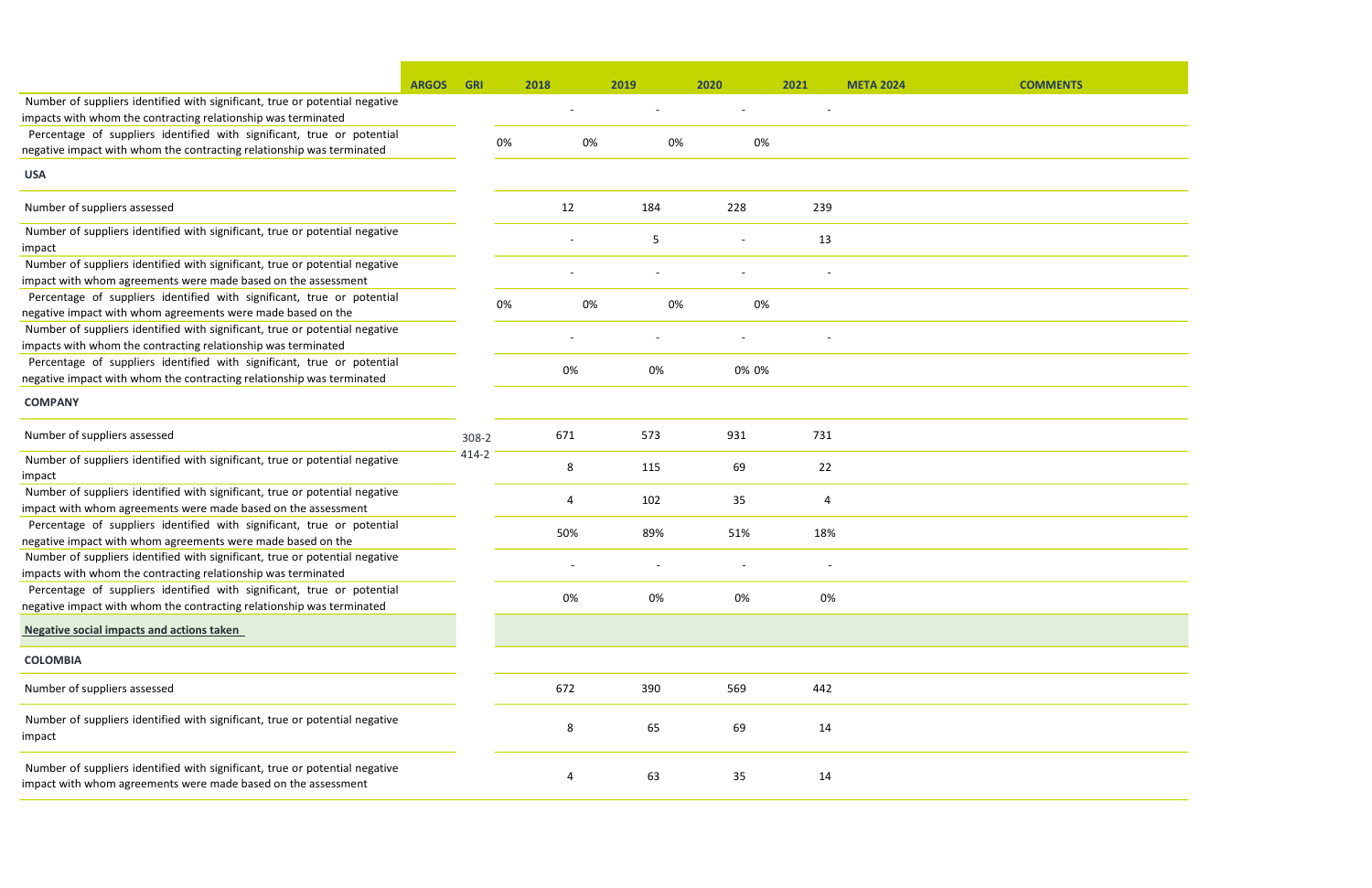| <b>COMMENTS</b> |  |
|-----------------|--|



|                                                                                                                                                     | <b>ARGOS</b> | <b>GRI</b> |     | 2018<br>2019 |              | 2020 |     | 2021 | <b>META 2024</b> |
|-----------------------------------------------------------------------------------------------------------------------------------------------------|--------------|------------|-----|--------------|--------------|------|-----|------|------------------|
| Percentage of suppliers identified with significant, true or potential<br>negative impact with whom agreements were made based on the<br>assessment |              |            |     | 50%          | 97%          |      | 51% | 100% |                  |
| Number of suppliers identified with significant, true or potential negative<br>impacts with whom the contracting relationship was terminated        |              |            |     |              |              |      |     |      |                  |
| Percentage of suppliers identified with significant, true or potential<br>negative impact with whom the contracting relationship was terminated     |              |            |     | 0%           | 0%           |      | 0%  | 0%   |                  |
| <b>CENTRAL AMERICA AND THE CARIBBEAN</b>                                                                                                            |              |            |     |              |              |      |     |      |                  |
| Number of suppliers assessed                                                                                                                        |              |            |     | 242          | 79           | 156  |     | 97   |                  |
| Number of suppliers identified with significant, true or potential negative<br>impact                                                               |              |            |     | 7            | 56           | 11   |     | 4    |                  |
| Number of suppliers identified with significant, true or potential negative<br>impact with whom agreements were made based on the assessment        |              |            |     | 1            | 53           |      |     |      |                  |
| Percentage of suppliers identified with significant, true or potential<br>negative impact with whom agreements were made based on the<br>assessment |              | 308-2      | 14% | 95%          |              |      | 0%  | 0%   |                  |
| Number of suppliers identified with significant, true or potential negative<br>impacts with whom the contracting relationship was terminated        |              | 414-2      |     |              |              |      |     |      |                  |
| Percentage of suppliers identified with significant, true or potential<br>negative impact with whom the contracting relationship was terminated     |              |            |     | 0%           | 0%           |      | 0%  | 0%   |                  |
| <b>USA</b>                                                                                                                                          |              |            |     |              |              |      |     |      |                  |
| Number of suppliers assessed                                                                                                                        |              |            |     | 176          | 184          | 228  |     | 243  |                  |
| Number of suppliers identified with significant, true or potential negative<br>impact                                                               |              |            |     |              | $\mathbf{1}$ |      |     | 13   |                  |
| Number of suppliers identified with significant, true or potential negative<br>impact with whom agreements were made based on the assessment        |              |            |     |              |              |      |     |      |                  |
| Percentage of suppliers identified with significant, true or potential<br>negative impact with whom agreements were made based on the<br>assessment |              |            |     | 0%           | 0%           |      | 0%  | 0%   |                  |
| Number of suppliers identified with significant, true or potential negative<br>impacts with whom the contracting relationship was terminated        |              |            |     |              |              |      |     |      |                  |